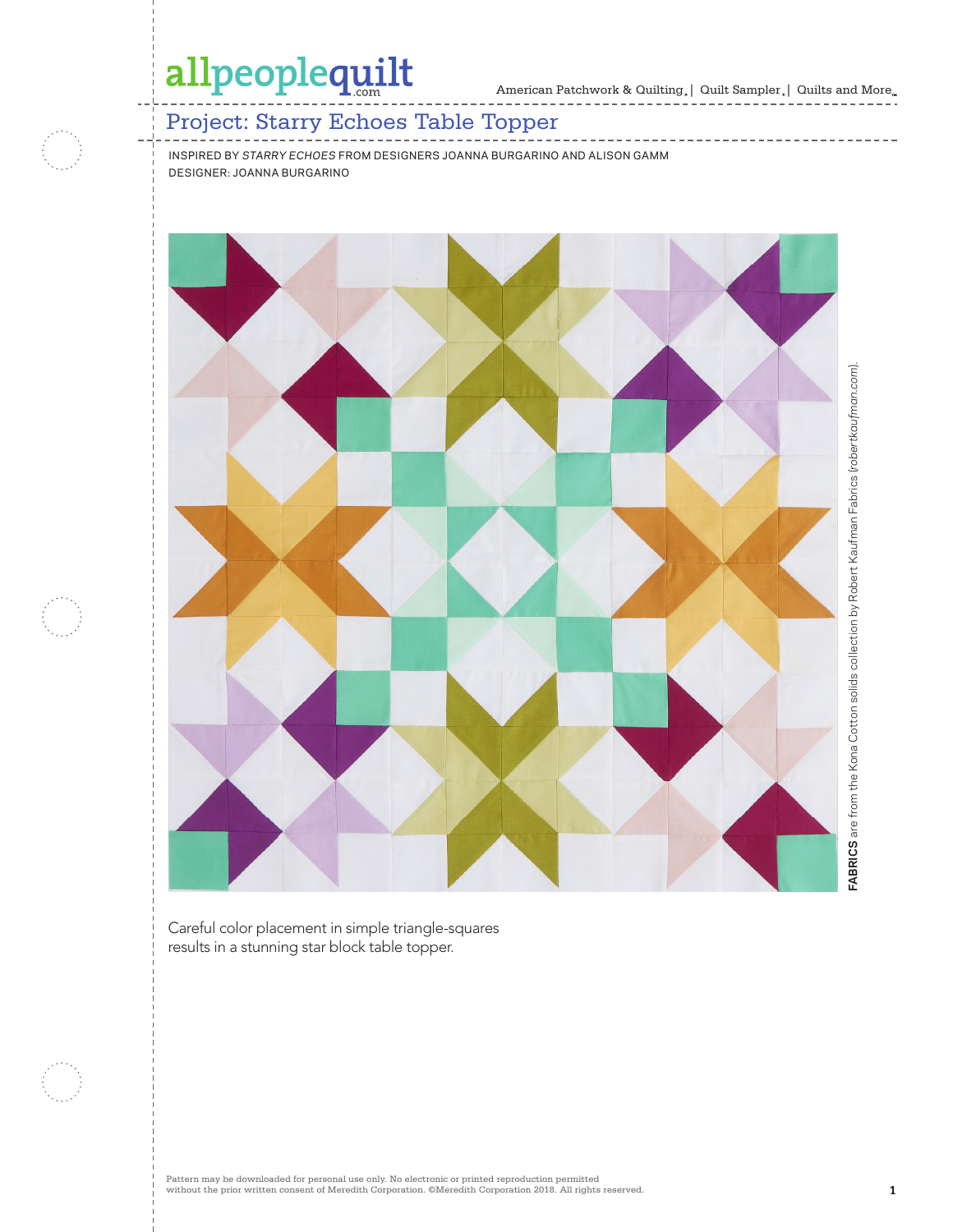### Project: Starry Echoes Table Topper

#### **Materials**

- **•** 5⁄8 yard solid white (blocks A, B, and C)
- **•** 1—10" square *each* solids in dark pink, light pink, dark green, light green, dark purple, light purple, dark orange, light orange, and light teal (blocks A, B, and C)
- **•** 9×21" piece (fat eighth) solid dark teal (blocks A and C)
- **•** 1⁄3 yard binding fabric
- **•** 1 yard backing fabric
- **•** 33" square batting

Finished size: 24<sup>1/2"</sup> square Finished block: 8" square

Yardages and cutting instructions are based on 42" of usable fabric width.

Measurements include 1⁄4" seam allowances. Sew with right sides together unless otherwise stated. Press seams in directions indicated by arrows on diagrams. If no direction is specified, press

seam toward darker fabric.

### Cut Fabrics

Cut pieces in the following order. If you prefer to make trianglesquares larger than needed and trim them to size, cut 3" squares instead of the 2 7⁄8" squares specified here.

**From solid white, cut:**

- **•** 46—2 7⁄8" squares
- **•** 24-2<sup>1</sup>/<sub>2</sub>" squares
- **From** *each* **solid dark pink, light pink, dark purple, and light purple, cut:**
- **•** 6—2 7⁄8" squares **From** *each* **solid dark green, light green, dark orange, and light orange, cut:**
- **•** 8—2 7⁄8" squares
- **From solid dark teal, cut:**
- **•** 2—2 7⁄8" squares
- **•** 12-2<sup>1</sup>/<sub>2</sub>" squares

**From solid light teal, cut: •** 4—2 7⁄8" squares

#### **From binding fabric, cut:**

■ 3–2<sup>1</sup>⁄<sub>2×42</sub>" binding strips

#### Assemble A Blocks

- 1. Gather six solid white 2<sup>7/8"</sup> squares, three solid dark pink 2 7⁄8" squares, three solid light pink 2 7⁄8" squares, two solid white  $2\frac{1}{2}$ " squares, and two solid dark teal 2<sup>1/2"</sup> squares.
- 2. Use a pencil to mark a diagonal line on wrong side of solid white 2 7⁄8" squares. (To prevent fabric from stretching as you draw lines, place 220-grit sandpaper under each square.)
- **3.** Layer a marked solid white square atop a solid dark pink 2 7⁄8" square. Sew together with two seams, stitching 1/4" on each side of drawn line (Diagram 1). Cut pair apart on drawn line. Press open to make two dark pink triangle-squares. Each triangle-square should be 2<sup>1/2</sup> square including seam allowances. Repeat to make six dark pink triangle-squares total.
- 4. Repeat Step 3 using marked solid white squares with solid light pink 2<sup>7</sup>/<sub>8</sub>" squares to make six light pink triangle-squares.
- **5.** Referring to Diagram 2, lay out triangle-squares and 2<sup>1/2</sup> squares in four rows. Sew together pieces in rows. Join rows to make a pink Block A. The block should be 8<sup>1/2</sup> square including seam allowances.
- 6. Repeat steps 1-5 to make a second pink Block A.
- 7. Using dark purple instead of dark pink and light purple

instead of light pink, repeat steps 1–5 to make two purple A blocks.

### Assemble B Blocks

- 1. Gather four solid white 2<sup>7/8"</sup> squares, four solid light green 2 7⁄8" squares, four solid dark green 2 7⁄8" squares, and four solid white 2<sup>1/2</sup>" squares.
- 2. Use a pencil to mark a diagonal line on wrong side of solid white 2 7⁄8" squares and two solid light green 2<sup>7</sup>/<sub>8</sub>" squares.
- **3.** Layer a marked solid white square atop a solid dark green 2 7⁄8" square. Sew together with two seams, stitching  $\frac{1}{4}$ " on each side of drawn line (Diagram 1). Cut pair apart on drawn line. Press open to make two dark green trianglesquares. Each triangle-square should be 2<sup>1/2"</sup> square including seam allowances. Repeat to make four dark green trianglesquares total.
- 4. Repeat Step 3 using marked solid white squares with unmarked solid light green 2<sup>7/8"</sup> squares to make four light green triangle-squares.
- **5.** Repeat Step 3 using marked solid light green squares and solid dark green 2<sup>7</sup>/8" squares to make four all-green trianglesquares.
- **6.** Referring to Diagram 3, lay out triangle-squares and 2<sup>1/2</sup>" squares in four rows. Sew together pieces in rows. Join rows to make a green Block B. The block should be  $8\frac{1}{2}$ " square including seam allowances.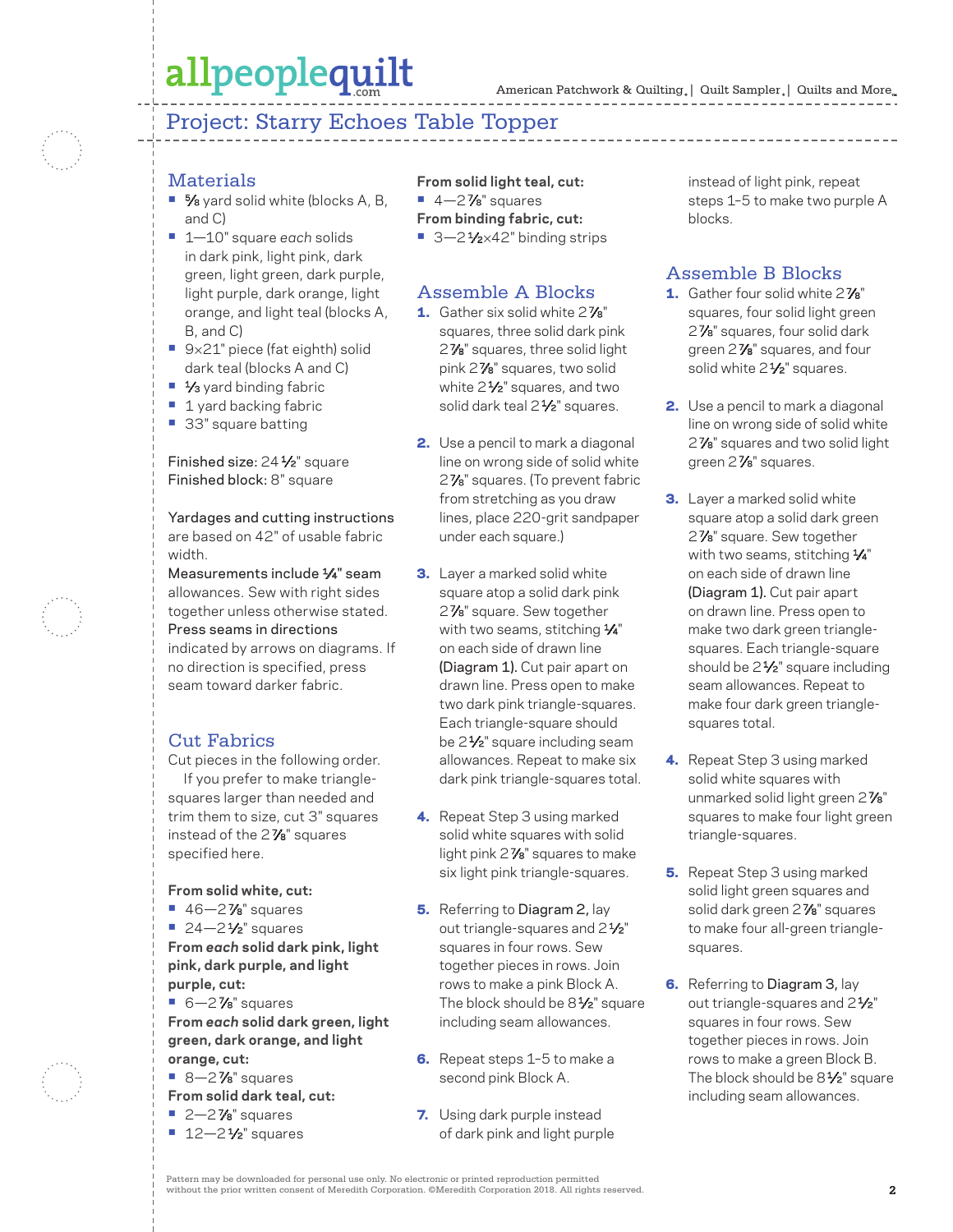### Project: Starry Echoes Table Topper

- 7. Repeat steps 1-6 to make a second green Block B.
- 8. Using dark orange instead of dark green and light orange instead of light green, repeat steps 1–6 to make two orange B blocks.

#### Assemble C Block

- 1. Gather six solid white 2<sup>7/8"</sup> squares, four solid light teal 2 $\frac{7}{8}$ " squares, two solid dark teal 2<sup>7/8</sup> squares, and four solid dark teal 2<sup>1</sup>/<sub>2</sub>" squares.
- 2. Use a pencil to mark a diagonal line on wrong side of solid white 2 7⁄8" squares. (To prevent fabric from stretching as you draw lines, place 220-grit sandpaper under each square.)
- **3.** Layer a marked solid white square atop a solid light teal 2<sup>7</sup>/8" square. Sew together with two seams, stitching 1/4" on each side of drawn line (Diagram 1). Cut pair apart on drawn line. Press open to make two light triangle-squares. Each trianglesquare should be 2<sup>1/2</sup>" square including seam allowances. Repeat to make eight light teal triangle-squares total.
- 4. Repeat Step 3 using marked solid white squares with solid dark teal 2 7⁄8" squares to make four dark teal triangle-squares.
- **5.** Referring to Diagram 4, lay out triangle-squares and  $2\frac{1}{2}$ " squares in four rows. Sew together pieces in rows. Join rows to make Block C. The block should be  $8\frac{1}{2}$ " square including seam allowances.

#### Assemble Quilt Top

- 1. Referring to Quilt Assembly Diagram, lay out blocks A, B, and C, rotating blocks so teal squares are in quilt top corners.
- 2. Sew together pieces in each row. Press seams in opposite directions. Join rows to make quilt top. Press seams in one direction. The quilt top should be 24<sup>1/2</sup> square including seam allowances.

#### Finish Quilt

- 1. Layer quilt top, batting, and backing; baste. Quilt as desired.
- 2. Bind with binding strips.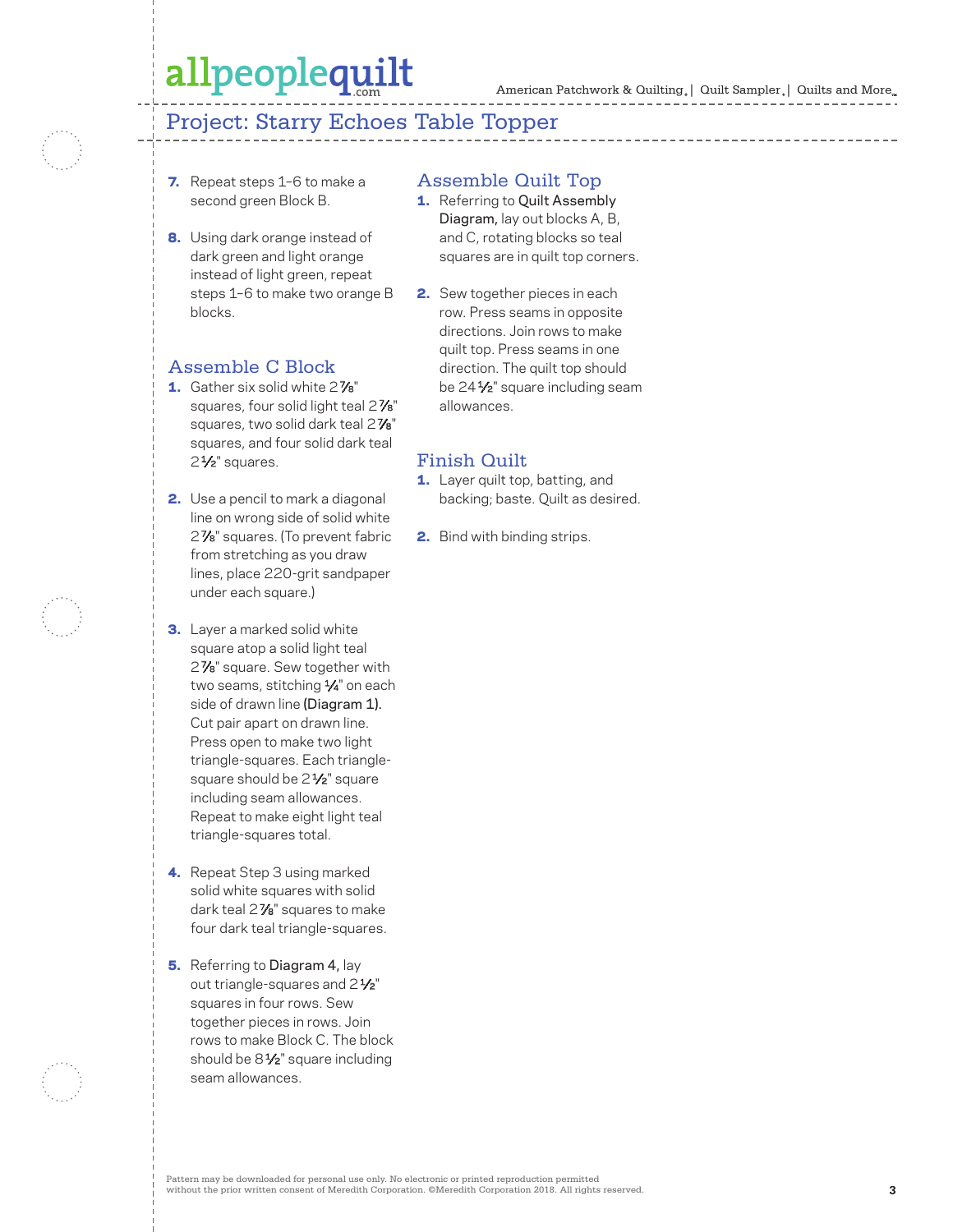f i

American Patchwork & Quilting  $_{\circ} \, | \,$  Quilt Sampler  $_{\circ} \, | \,$  Quilts and More  $_{\circ \circ}$ ---------------------

------------------------------

### Project: Starry Echoes Table Topper



DIAGRAM 2



DIAGRAM 1



Block B DIAGRAM 3



DIAGRAM 4